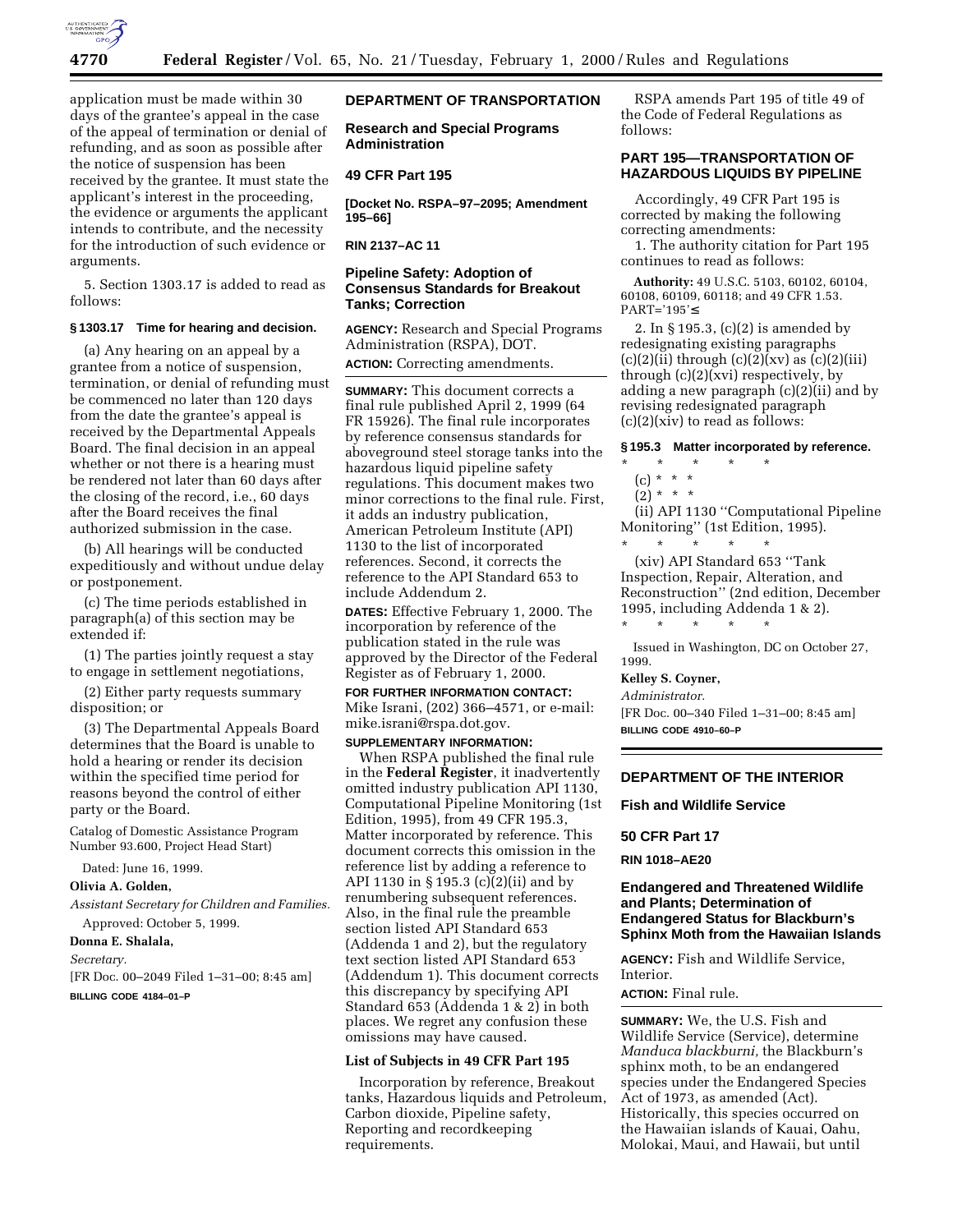recently, was known only from one population on Maui. Researchers observed a second population on Maui in 1992, and populations are now known to also occur on the islands of Kahoolawe and Hawaii. This moth is currently threatened by one or more of the following: habitat fragmentation and destruction due to development and agricultural practices resulting in the loss of its host plants, habitat degradation due to the effects of introduced animals and plants, predation, parasitism, competition for food or space by alien insects, and overcollection by private and commercial collectors. Due to its restricted distribution, this species is also vulnerable to extinction from random, catastrophic events, such as drought or fire. This final rule implements the Federal protections provided by the Act for this moth.

**EFFECTIVE DATE:** March 2, 2000. **ADDRESSES:** You may inspect the complete file for this rule, by appointment, during normal business hours at the Pacific Islands Ecoregion, U.S. Fish and Wildlife Service, 300 Ala Moana Boulevard, Room 3–122, P.O. Box 50088, Honolulu, Hawaii 96850. **FOR FURTHER INFORMATION CONTACT:**

Robert Smith, Pacific Islands Manager, Ecological Services, Pacific Islands Ecoregion (see **ADDRESSES** section) (telephone: 808/541–2749; facsimile: 808/541-2756).

# **SUPPLEMENTARY INFORMATION:**

#### **Background**

The Hawaiian archipelago includes eight large volcanic islands (Niihau, Kauai, Oahu, Molokai, Lanai, Kahoolawe, Maui, and Hawaii), as well as offshore islets, shoals, and atolls set on submerged volcanic remnants at the northwest end of the chain (the Northwestern Hawaiian Islands). Each island was formed sequentially from frequent, voluminous basaltic lava flows (Stearns 1985). The youngest island, Hawaii, is still volcanically active, and retains its form of coalesced, gently sloping, unweathered shield volcanoes (broadly rounded dome-shaped volcanoes formed by fluid and farspreading lava flows). Vulcanism on the older islands has long since ceased, with subsequent erosion forming heavily weathered valleys with steep walls and well-developed streams and soils (Department of Geography 1983).

This range of topography creates a great diversity of climates. Windward (northeastern) slopes can receive up to 1,000 centimeters (cm) (400 inches (in)) of rain per year, while some leeward coasts that lie in the rain shadow of the

high volcanoes are classified as deserts, receiving as little as 25 cm (10 in) of rain annually. This climate has given rise to a rich diversity of plant communities, including coastal, dryland, montane, subalpine, and alpine; dry, moderately moist, and wet; and herblands, grasslands, shrublands, forests, and mixed communities (Gagne´ and Cuddihy 1990). These habitats support one of the most unusual arthropod faunas in the world, with an estimated 10,000 native species (Howarth 1990). Unusual characters of Hawaii's native arthropod fauna include the absence of social insects, such as ants and termites, extremely small geographic ranges, novel ecological shifts (unusual behavior and/or habitat), flightlessness, and loss of certain antipredator behaviors (Howarth 1990; Simon *et al.* 1984; Zimmerman 1948, 1970).

Blackburn's sphinx moth (*Manduca blackburni*) is Hawaii's largest native insect, with a wingspan of up to 12 cm (5 in). Like other sphinx moths (family Sphingidae), it has long, narrow forewings and a thick, spindle-shaped body tapered at both ends. It is grayish brown in color, with black bands across the apical (top) margins of the hind wings and five orange spots along each side of the abdomen. The larva is a typical, large ''hornworm'' caterpillar, with a spinelike process on the dorsal (upper) surface of the eighth abdominal segment. Caterpillars occur in two color forms, a bright green or a grayish phase. Both color forms have scattered white speckles throughout the dorsum (back), with the lateral (side) margin of each segment bearing a horizontal white stripe, and segments four to seven bearing diagonal stripes on the lateral margins (Zimmerman 1958; Betsy margars (zmimerman 1990, Betsy<br>Gagne, Hawaii Department of Land and Natural Resources, pers. comm. 1998).

Blackburn's sphinx moth is closely related to the tomato hornworm (*Manduca quinquemaculata*) and has been confused with this species. Blackburn's sphinx moth was described by Butler (1880) as *Protoparce blackburni,* and named in honor of the Reverend Thomas Blackburn, who collected the first specimens. It was believed to be the same as the tomato hornworm (*Sphinx celeus* Hubner=*Sphinx quinquemaculatus* Hawthorn) by Meyrick (1899), and then treated as a subspecies (Rothschild and Jordan 1903, as cited by Riotte 1986) and placed in the genus *Phlegethontius* (Zimmerman 1958). Riotte (1986) demonstrated that Blackburn's sphinx moth is a distinct taxon in the genus *Manduca,* native to the Hawaiian Islands, and reinstated it as a full

species, *Manduca blackburni.* D'Abrera (1986) tentatively considered *Manduca blackburni* to be a synonym of *Manduca quinquemaculata,* but subsequent authors (Howarth and Mull 1992; Nishida 1992) have disagreed with this view, and the findings of Riotte (1986) are accepted here. Several different common names have also been used for this species, including the tomato hawkmoth (Swezey 1924b), the tobacco hornworm (Browne 1941; van Dine 1905), the Hawaiian tobacco worm (Swezey 1931; Timberlake *et al.* 1921), the Hawaiian tomato hornworm (Fullaway and Krauss 1945; Zimmerman 1958), the Blackburn hawk moth (Hawaiian Entomological Society (HES) 1990; Howarth and Mull 1992), and Blackburn's sphinx moth (Service 1984). The name Blackburn's sphinx moth is used here.

In Hawaii, Blackburn's sphinx moth can be confused with the related sweetpotato hornworm (*Herse cingulata*). In contrast to the sweetpotato hornworm, adult Blackburn's sphinx moths can be distinguished by orange rather than white dorsal abdominal spots, with black borders on both the front and back margins of each segment, and a broader, marginal black band on the hind wing. The larvae of Blackburn's sphinx moth differ from those of the tomato hornworm and tobacco hornworm by having two dark longitudinal stripes on the head capsule, although this is not always the case. While these stripes are usually apparent in the dark phase, they are not always apparent in the green phase (Ellen VanGelder, University of Hawaii, pers. comm. 1997). Adult Blackburn's sphinx moth can be distinguished from the North American tomato hornworm and tobacco hornworm (*Manduca sexnotata*) by the presence of crescent-shaped white markings along the inner border of the markings along the filmer border of the<br>black bands on the forewing (B. Gagne, pers. comm. 1998).

Larvae of Blackburn's sphinx moth feed on plants in the nightshade family (Solanaceae). The natural host plants are native shrubs in the genus *Solanum* (popolo), and the native tree, *Nothocestrum latifolium* ('aiea) (Riotte 1986), on which the larvae consume leaves, stems, flowers, and buds (B. reaves, stems, nowers, and buds (b.<br>Gagne, pers. comm. 1994). However, many of the host plants recorded for this species are not native to the Hawaiian Islands, and include *Nicotiana tabacum* (commercial tobacco), *Nicotiana glauca* (tree tobacco), *Solanum melongena* (eggplant), *Lycopersicon esculentum* (tomato), and possibly *Datura stramonium* (Jimson weed) (Riotte 1986). Development from egg to adult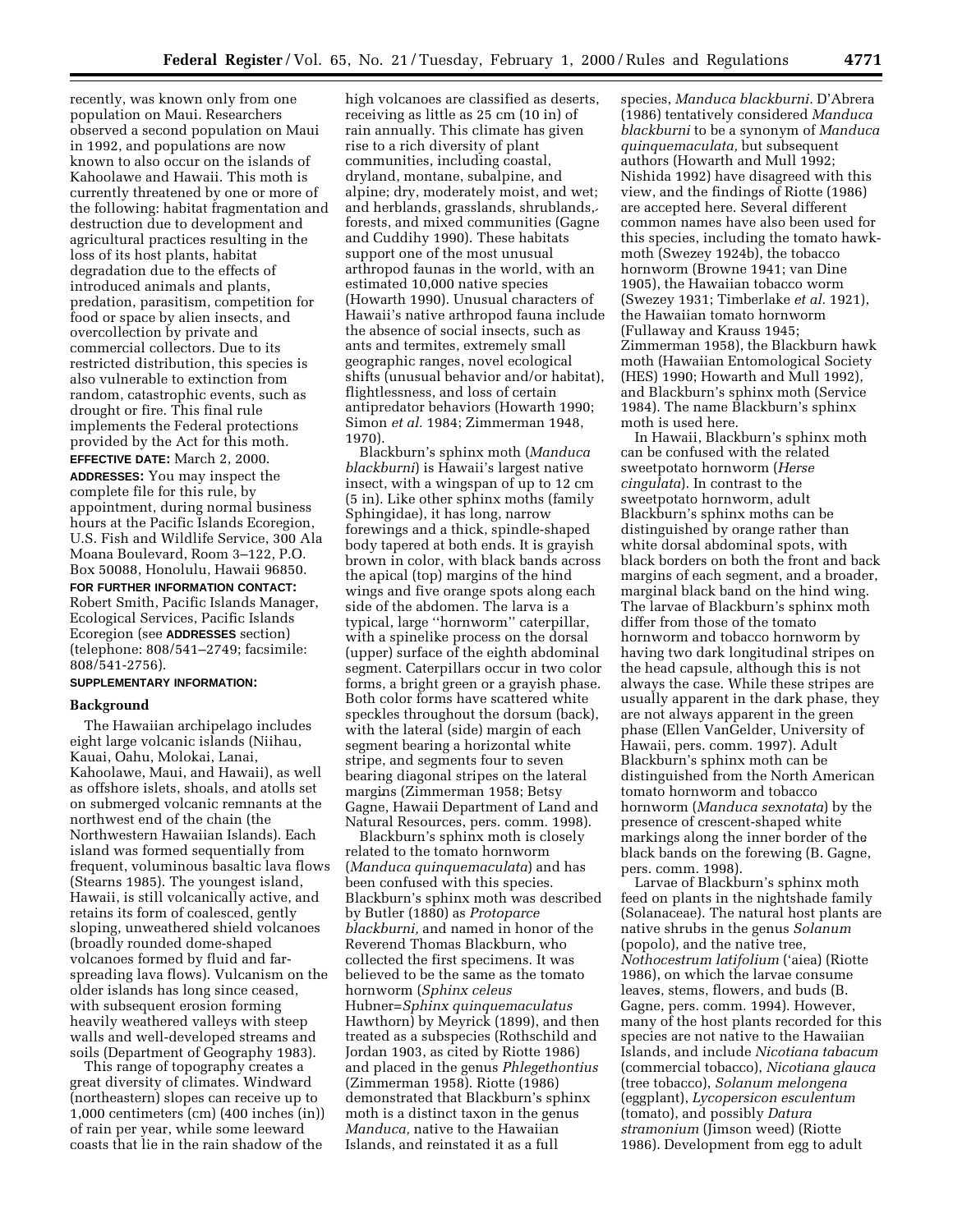can take as little as 56 days (Williams 1947), but pupae may remain in a state of torpor (inactivity) in the soil up to a or torpor (mactivity) in the sorr up to<br>year (Williams 1931; B. Gagne, pers. comm. 1994). Adult moths can be found throughout the year (Riotte 1986).

Historically, Blackburn's sphinx moth has been recorded from the islands of Kauai, Oahu, Molokai, Maui, and Hawaii, and collected from sea level to 760 meters (m) (2,500 feet (ft)) (Riotte 1986). Most historical records were from coastal, lowland, and dryland forest habitats in areas receiving less than 120 cm (50 in) annual rainfall. It appears that this moth was historically most common on Maui (Riotte 1986).

Very few specimens of this species have been seen since 1940, and after a concerted effort by staff at the B.P. Bishop Museum to relocate this species in the late 1970's, it was considered to be extinct (Gagne and Howarth 1985). In 1984, a single population was discovered on Maui (first Maui site or population) (Riotte 1986). The population is located on private and State lands, of which parts lie within a natural area reserve, part is used by the Hawaii National Guard for military training, and part is administered by the Department of Hawaiian Homelands. Between 1986 and 1991, a total of 6 specimens were taken in light traps 16 kilometers (km) (10 miles (mi)) from where the original population was discovered in 1984. These findings may indicate the presence of an additional population (Patrick Conant, Hawaii Department of Agriculture, pers. comm. 1994), although adult moths are strong fliers and these specimens could have originated at the known population. Identification of two larvae and signs of two additional larvae occurred in January 1997, although subsequent searches in September 1996 (Conant and VanGelder 1997) did not reveal any signs of eggs or larvae. Larvae are known to feed on 'aiea and tree tobacco (Frank Howarth, B.P. Bishop Museum, *in litt.* 1994), but the number of larvae and adults produced each year is unknown.

A second Maui site or population is known from one adult and one larvae observed in 1992 feeding on commercial tobacco in another location on private land near sea level (Fern Duvall, Division of Forestry and Wildlife (DOFAW), pers. comm. 1998), and from three larvae observed on tree tobacco on State land on Maui in January 1997, and again from the same number of larvae observed in February 1998 (F. Duvall, pers. comm. 1998). While researchers observed five to six eggs on tree tobacco in 1997, they found no eggs and no adults at the same site in 1998. There

are no native host plants in this area (F. Duvall, pers. comm. 1998).

In December 1997, researchers discovered a population of Blackburn's sphinx moth on the State-owned island of Kahoolawe (Arthur Medeiros, U.S. Geological Survey (USGS)—Biological Resources Division (BRD), *in litt.* 1998). This finding is the first record of the species on this island, and thus represents an extension of the species known range. Subsequent surveys (February and March 1998) indicate a population exists on Kahoolawe, with egg and larval densities (114 eggs and 93 larvae on 57 percent of tree tobacco plants searched) comparable to those at the Maui site (A. Medeiros, *in litt.* 1998). In addition, a fourth population of an unknown number of individuals was recently discovered (April 1998) on State land on the island of Hawaii (A. Medeiros, *in litt.* 1998), and a single, adult individual was observed in April 1998 in a different location on the island of Hawaii (Steve L. Montgomery, Hawaii Conservation Council, pers. comm. 1998). There are no native *Nothocestrum* plants at this site, but both *Nicotiana* and *Solanum* are present in the area (S.L. Montgomery, pers. comm. 1998). On Kahoolawe, where the native host plant, 'aiea, is not found, eggs and larvae are known to occur on the non-native tree tobacco (A. Medeiros, *in litt.* 1998). Eggs and larvae of the Hawaii population of Blackburn's sphinx moth were found only on tree tobacco, although *Nothocestrum breviflorum* ('aiea) is also present in the area (A. Medeiros, *in litt.* 1998).

### **Previous Federal Action**

An initial comprehensive Notice of Review for Invertebrate Animals was published in the **Federal Register** on May 22, 1984 (49 FR 21664). In this notice we identified Blackburn's sphinx moth as a category 3A taxon under the Act of 1973, as amended (16 U.S.C. 1533 *et seq.*). Category 3A taxa were those for which we had persuasive evidence of extinction. We published an updated Notice of Review for animals on January 6, 1989 (54 FR 554). Although Blackburn's sphinx moth had been rediscovered by 1985, in the 1989 Notice of Review, this taxon was again identified as category 3A. In the next Notice of Review on November 15, 1994 (59 FR 58982), this species was reclassified as a category 1 candidate for listing. Category 1 candidates were those taxa for which we had on file sufficient information on biological vulnerability and threats to support preparation of listing proposals. Beginning with our February 28, 1996, Notice of Review (61 FR 7596), we

discontinued the designation of multiple categories of candidates, and only those taxa meeting the definition of former category 1 candidates are now considered candidates for listing purposes. In the February 28, 1996, Notice of Review, we identified Blackburn's sphinx moth as a candidate species (61 FR 7596). A proposed rule to list Blackburn's sphinx moth as endangered was published on April 2, 1997 (62 FR 15640). In the September 19, 1997, Notice of Review (62 FR 49398), this species was included as proposed for endangered status.

The processing of this final rule conforms with our Listing Priority Guidance published in the **Federal Register** on October 22, 1999 (64 FR 57114). The guidance clarifies the order in which we will process rulemakings. Highest priority is processing emergency listing rules for any species determined to face a significant and imminent risk to its well-being (Priority 1). Second priority (Priority 2) is processing final determinations on proposed additions to the lists of endangered and threatened wildlife and plants. Third priority is processing new proposals to add species to the lists. The processing of administrative petition findings (petitions filed under section 4 of the Act) is the fourth priority. The processing of critical habitat determinations (prudency and determinability decisions) and proposed or final designations of critical habitat will no longer be subject to prioritization under Listing Priority Guidance. Processing of this final rule is a Priority 2 action. We have updated this rule to reflect any changes in information concerning distribution, status, and threats since the publication of the proposed rule.

### **Summary of Comments and Recommendations**

In the April 2, 1997, proposed rule and associated notifications, we invited all interested parties to submit factual reports or information that might contribute to the development of the final rule. The public comment period ended June 2, 1997. Appropriate Federal and State agencies, county governments, scientific organizations, and other interested parties were contacted and requested to comment. We published newspaper notices inviting public comment in the *Maui News* on April 18, 1997, and in the *Honolulu Star-Bulletin* and *Honolulu Advertiser* on April 21, 1997.

During the public comment period, we received comments from five parties. All parties supported the listing of Blackburn's sphinx moth as endangered.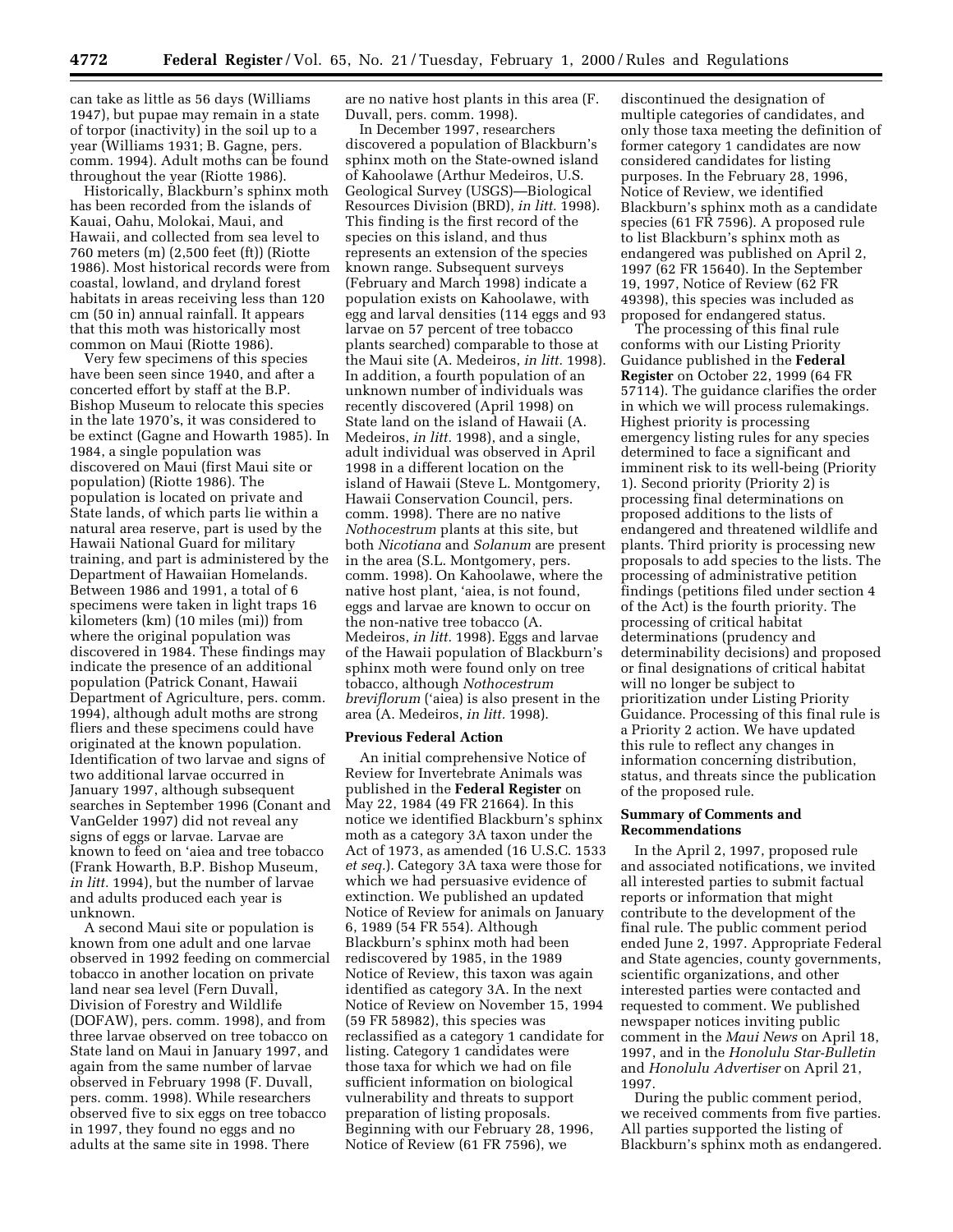None of the comments included additional information on the numbers of individuals and populations of the moth species. One of the comments suggested that listing will assist in the recovery of this species; one comment indicated that listing may aid in promoting conservation measures (*e.g.,* fencing and weed control) that will assist the species; and one comment indicated that cooperative efforts between a variety of interested groups would be beneficial to the species. One commentor noted that he has been working closely with several groups, including us, to preserve the unique native habitat of dryland forest of Auwahi and Kanaio. The Hawaii Division of Forestry and Wildlife supported the listing of Blackburn's sphinx moth and at the same time expressed ''reservations'' about future listings of Hawaiian insects and the limited resources available for attainable recovery goals. One commentor noted that the listing would have little or no impact on the Hawaii Army National Guard's mission at Kanaio.

### **Peer Review**

In accordance with our policy published in the **Federal Register** on July 1, 1994 (59 FR 34270), we also solicited the expert opinions of three appropriate and independent specialists regarding pertinent scientific or commercial data and assumptions relating to the taxonomy, population models, and supportive biological and ecological information for this species. We received no responses.

During the public comment period we received two letters from Arthur C. Medeiros, USGS–BRD, that included information on the newly discovered populations of Blackburn's sphinx moth. Steve L. Montgomery, Hawaii Conservation Council, provided us information on a recent moth sighting on the island of Hawaii, and Dr. Fern Duvall, DOFAW, provided information on moth larvae and eggs observed in two additional areas of Maui. We have included this information in this final rule.

### **Summary of Factors Affecting This Species**

Section 4 of the Endangered Species Act and the regulations (50 CFR part 424) promulgated to implement the listing provisions of the Act set forth the procedures for adding species to the Federal lists. A species may be determined to be an endangered or threatened species due to one or more of the five factors described in section 4(a)(1). These factors and their

application to Blackburn's sphinx moth (*Manduca blackburni*) are as follows:

# *A. The Present or Threatened Destruction, Modification, or Curtailment of Its Habitat or Range*

Native vegetation on all of the main Hawaiian Islands has undergone extreme alteration because of past and present land management practices including ranching, agricultural development, and deliberate introductions of alien animals and plants (Cuddihy and Stone 1990; Wagner *et al.* 1985). One of the primary threats facing Blackburn's sphinx moth is destruction of its habitat by feral (returned to an untamed state) animals. It is believed that the endemic plant, *Nothocestrum latifolium* ('aiea), which is important for the survival of Blackburn's sphinx moth, is directly or indirectly affected by feral animals. All four species of *Nothocestrum, N. latifolium, N. breviflorum, N. longifolium,* and *N. peltatum,* occur in dry to mesic (moderate moisture) forests, the habitat in which Blackburn's sphinx moth was most frequently recorded. Two species, *N. peltatum* on Kauai and *N. breviflorum* on Hawaii, are now federally endangered species (59 FR 3904, 59 FR 55770) due to severe degradation of dry forest habitats. *N. latifolium* occurs on Kauai, Oahu, Molokai, Lanai, and Maui. It is not presently a protected species, but it is declining and uncommon on all these islands (Hawaiian Heritage Program (HHP) 1993; Medeiros *et al.* 1993). The stand of trees at the first Maui site of Blackburn's sphinx moth may be the largest in the State (Medeiros *et al.* 1993) and plays an important role in supporting a population of this moth species (A. Medeiros, pers. comm. 1994).

Although *Nothocestrum latifolium* presently occurs at moderate densities at the first Maui site location of Blackburn's sphinx moth (HHP 1993), there is no seedling survival (Medeiros *et al.* 1993) and the stand is in a degraded condition as a result of the presence of feral goats (*Capra hircus*) (Medeiros *et al.* 1993; F. G. Howarth, pers. comm. 1994; S.L. Montgomery, pers. comm. 1994). Goats were introduced to the Hawaiian Islands in 1792 and are now abundant in dry forests on Kauai, Molokai, Maui, and Hawaii, where they consume native vegetation, trample roots and seedlings, accelerate erosion, and promote the invasion of alien plants (Stone 1985; van Riper and van Riper 1982). *Bocconia frutescens* (tree poppy) is one alien plant that is spreading due to the activity of goats at the Maui Blackburn's sphinx moth site. Tree poppy was first discovered in the Hawaiian Islands in 1920 and is now naturalized in dry forests on Maui and mesic forests on Hawaii (Medeiros *et al.* 1993; Symon 1990). On Maui, this fast-growing shrub is a serious threat to the native host plant of Blackburn's sphinx moth primarily through displacement and shading of immature plants (Medeiros *et al.* 1993; B. Gagne´ , pers. comm. 1994).

While the endangered *Nothocestrum breviflorum* is reported in the area of the Hawaii population of Blackburn's sphinx moth (Marie Bruegmann, Service, pers. comm. 1998), there are no recorded associations of either eggs, larvae, or adults with this species. These trees are primarily threatened by habitat conversion associated with development; competition from alien species such as *Schinus terebinthifolius* (Christmas berry), *Pennisetum setaceum* (fountain grass), *Lantana camara* (lantana), and *Leucaena leucocephala* (koa haole); browsing by cattle; fire; and random environmental events; and reduced reproductive vigor due to the small number of existing individuals (59 FR 10312).

Although *Nothocestrum* is not reported from Kahoolawe, there were very few surveys of this island prior to the intense ranching activities, that began in the middle of the last century, and the subsequent use of the island as a weapons range for the past 50 years. Prior to their removal, goats played a major role in the destruction of vegetation on Kahoolawe (Cuddihy and Stone 1990). It is likely that the reappearance of some vegetation as a result of the removal of the goats and the cessation of military bombing activities, has allowed Blackburn's sphinx moth to gain a foothold on the island. Although on the island of Kahoolawe the vegetation on which Blackburn's sphinx moth is currently dependent is alien and appears to adequately support production and growth of the sphinx moth, it is believed that the native host plant, 'aiea, is important to the survival of this species (A. Medeiros, pers. comm. 1998). Restoration of the native forests on Kahoolawe would benefit Blackburn's sphinx moth as well as other native plants and invertebrates on the island.

### *B. Overutilization for Commercial, Recreational, Scientific, or Educational Purposes*

Rare butterflies and moths are highly prized by collectors, and an international trade exists for insect specimens for both live and decorative markets, as well as the specialist trade that supplies hobbyists, collectors, and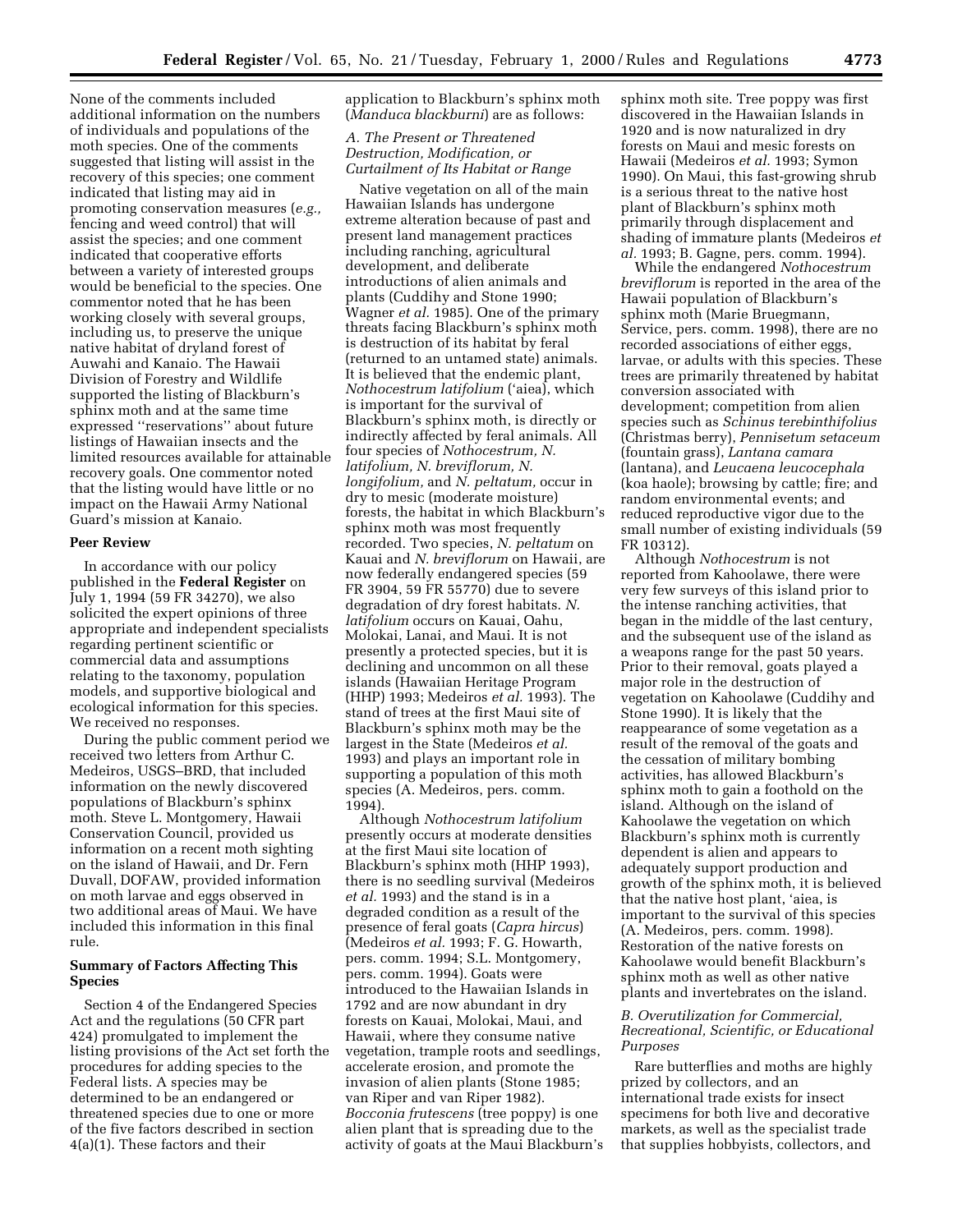researchers (Morris *et al.* 1991; Williams 1996). The specialist trade differs from both the live and decorative market in that it concentrates on rare and threatened species (US Department of Justice (USDJ) 1993). In general, the rarer the species, the more valuable it is, and prices may exceed US \$2,000 for rare specimens (Morris *et al.* 1991). For example, during a 4-year investigation, special agents of the Service's Division of Law Enforcement executed warrants and seized over 30,000 endangered and/ or protected butterflies and beetles with a wholesale commercial market value of about \$90,000 in the United States. The defendant, who was convicted, sold these rare butterflies and beetles in malls and State fairs (USDJ 1995). In another case, special agents found at least 13 species protected under the Act, and another 130 species illegally taken from lands administered by the Department of the Interior (USDJ 1995). The three men involved were convicted of poaching and commercial trade of butterflies protected under the Act (US Fish and Wildlife Service 1995; Williams 1996).

Sphinx moths, in general, are sought by collectors, and, as early as the 1950's, there was a standing reward for specimens of another rare Hawaiian sphinx moth (*Tinostoma smargditis*) (Zimmerman 1958). Specimens of Blackburn's sphinx moth have already been secured and traded by collectors and institutions (Dave Preston, B.P. Bishop Museum, pers. comm. 1994). According to unconfirmed reports specimens of Blackburn's sphinx moth from the Maui site are appearing in the specialist trade (A. Medeiros, pers. comm. 1998). Listing the species as federally endangered will increase its attractiveness to collectors (USDJ 1993). Unrestricted collecting and handling for scientific purposes are known to impact populations of other species of rare Lepidoptera (Murphy 1988), and are considered significant threats to Blackburn's sphinx moth. Because of the high value accorded such rarities, field collectors often take all individuals available (Morris *et al.* 1991). Even limited collection from the small populations of Blackburn's sphinx moth can have deleterious effects on its reproductive or genetic viability and lead to the eventual extinction of this species.

### *C. Disease or Predation*

The geographic isolation of the Hawaiian Islands restricted the number of original successful colonizing arthropods and resulted in the development of an unusual fauna. An unusually small number (15 percent) of the known families of insects are represented by native Hawaiian species (Howarth 1990). Some groups that often dominate continental arthropod faunas, such as social Hymenoptera (group nesting ants, bees, and wasps), are entirely absent from the native fauna. Commercial shipping and air cargo to Hawaii have now resulted in the establishment of over 2,500 species of alien arthropods (Howarth 1990; Howarth *et al.* 1994), with a continuing establishment rate of 10–20 new species per year (Beardsley 1962, 1979). In addition to the accidental establishment of alien species, private individuals and government agencies began importing and releasing alien predators and parasites for biological control of pests as early as 1865. These efforts resulted in the introduction of 243 alien species between 1890 and 1985, in some cases with the specific intent of reducing populations of native Hawaiian insects (Funasaki *et al.* 1988; Lai 1988). Alien arthropods, whether purposefully or accidentally introduced, pose the most serious threat to Hawaii's native insects, through direct predation and parasitism, and competition for food or space (Howarth and Medeiros 1989; Howarth and Ramsay 1991).

Ants are not a natural component of Hawaii's arthropod fauna, and native species evolved in the absence of predation pressure from ants. Ants can be particularly destructive predators because of their high densities, recruitment behavior, aggressiveness, and broad range of diet (Reimer 1993). Because they are generalist feeders, ants may affect prey populations independently of prey density, and may locate and destroy isolated individuals and populations (Nafus 1993a). At least 36 species of ants are known to be established in the Hawaiian Islands, and 3 particularly aggressive species have severely affected the native insect fauna (Zimmerman 1948). The island of Kahoolawe has not been extensively surveyed at this time, but since ants have adult winged reproductives, once established in Hawaii in general, they are likely to colonize suitable habitats on all islands in time, and several species are already known to occur on Kahoolawe. By the late 1870's, the bigheaded ant (*Pheidole megacephala*) was present in Hawaii, and its predation on native insects was noted by Perkins (1913) who stated, ''It may be said that no native Hawaiian Coleoptera insect can resist this predator, and it is practically useless to attempt to collect where it is well established. Just on the limits of its range one may occasionally meet with a few native beetles, *e.g.*,

species of *Plagithmysus*, often with these ants attached to their legs and bodies, but sooner or later they are quite exterminated from these localities.''

With few exceptions, in areas where the big-headed ant is present, native insects, including most moths, are msects, including most mours, are<br>eliminated (Gagne; 1979; Gillespie and Reimer 1993; Perkins 1913). The bigheaded ant generally does not occur at elevations higher than 600 m (2,000 ft), and is also restricted by rainfall, rarely being found in particularly dry (less than 35–50 cm (15–20 in) annually) or wet areas (more than 250 cm (100 in) annually) (Reimer *et al.* 1990). The bigheaded ant is also known to be a predator of eggs and caterpillars of native Lepidoptera, and can completely exterminate populations (Illingworth 1915; Zimmerman 1958). This ant occurs at the first Blackburn's sphinx moth Maui site and is a direct threat to this population (Medeiros *et al.* 1993). Big-headed ants also occur on Kahoolawe and Hawaii (A. Medeiros, pers. comm. 1998).

The Argentine ant (*Iridomyrmex humilis*) was discovered on the island of Oahu in 1940 (Zimmerman 1941) and is now established on all the main islands. Unlike the big-headed ant, the Argentine ant is primarily confined to elevations higher than 500 m (1,600 ft) in areas of moderate rainfall (Reimer *et al.* 1990). This species can reduce populations or even eliminate native arthropods at high elevations in Haleakala National Park on Maui (Cole *et al.* 1992). On Maui, within 16 km (10 mi) of the Blackburn's sphinx moth population, Argentine ants are significant predators on pest fruit flies (Wong *et al.* 1984). Argentine ants have also been reported on the islands of Kahoolawe and Hawaii (Adam Asquith, Service, and A. Medeiros, pers. comm. 1998).

The long-legged ant (*Anoplolepis longipes*) appeared in Hawaii in 1952 and now occurs on Oahu, Maui, and Hawaii (Reimer *et al.* 1990). It inhabits elevations under 600 m (2,000 ft), in rocky areas with moderate annual rainfall of less than 250 cm (100 in) (Reimer *et al.* 1990). Direct observations indicate that Hawaiian arthropods are susceptible to predation by this species (Gillespie and Reimer 1993), and Hardy (1979) documented the disappearance of most native insects from Pua'alu'u in the Kipahulu District on Maui after the area was invaded by the long-legged ant.

At least two species of fire ants, *Solenopsis geminita* and *Solenopsis papuana*, are also important threats (Gillespie and Reimer 1993; Reagan 1986) and occur on all of the major islands (Reimer *et al.* 1990). Ants,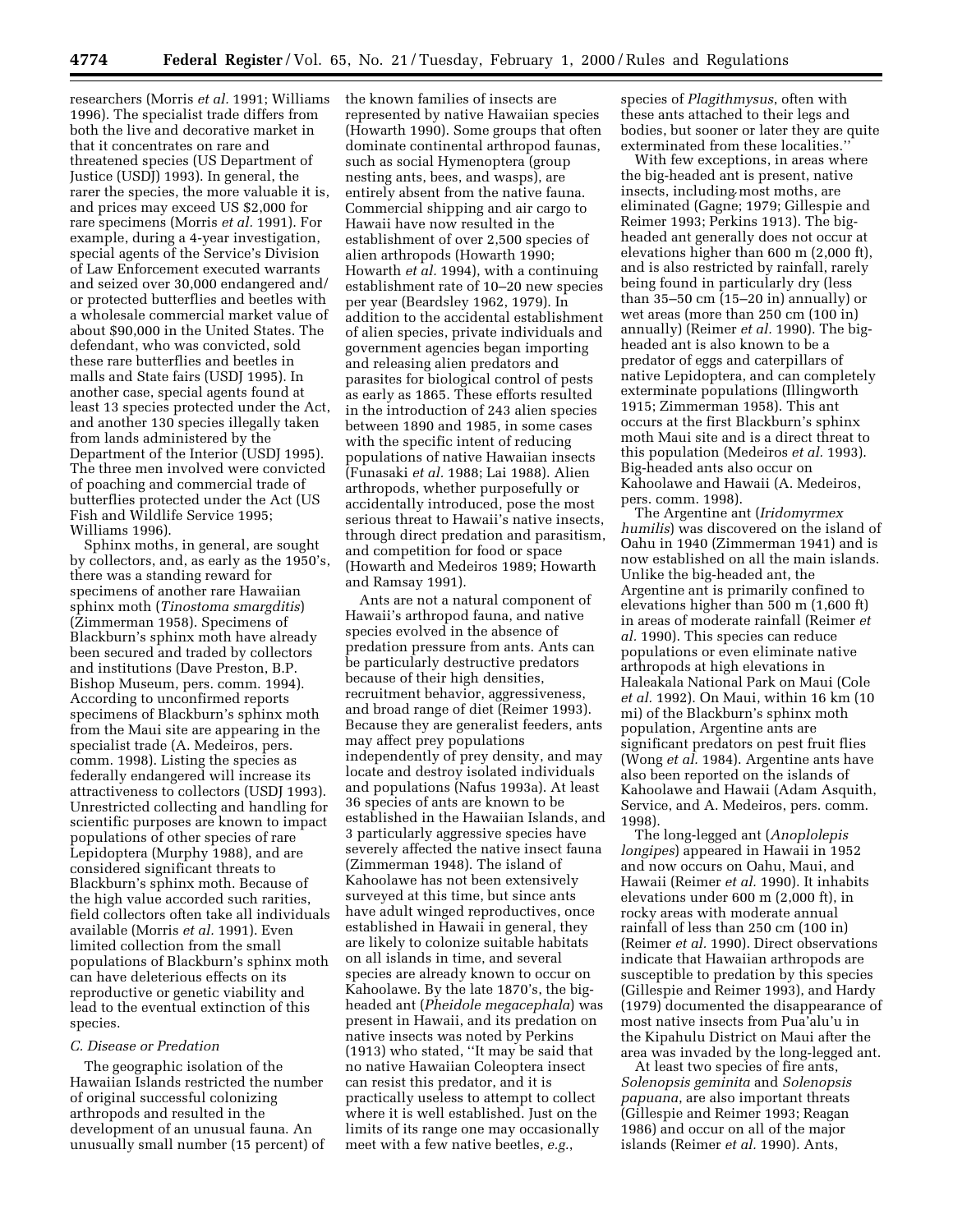including the fire ant, *S. geminita*, are known to be the most important and consistent mortality factor on eggs, and probably larvae, of the butterfly *Hypolimnas bolina* in Guam, even where both predator and prey are native (Nafus 1993a, 1993c). *Solenopsis geminita* occurs at the Maui moth location (A. Medeiros, pers. comm. 1998). *Solenopsis geminita* is also known to be a significant predator on pest fruit flies in Hawaii (Wong and Wong 1988). *Solenopsis papuana* is the only abundant, aggressive ant that has invaded intact mesic forest above 600 m (2,000 ft) and is still expanding its range in Hawaii (Reimer 1993).

*Ochetellus glaber* (No Common Name (NCN)), a recently reported ant introduction, occurs in the same habitat utilized on Kahoolawe by Blackburn's sphinx moth (A. Medeiros, pers. comm. 1998). *Ochetellus glaber* was found in relatively high numbers foraging on shrubs of *Nicotiana* where eggs and larvae of the sphinx moth occur. In one instance, large numbers of *Ochetellus glaber* were observed emerging from a dead moth larvae they had either predated or scavenged (A. Medeiros, pers. comm. 1998).

On Kahoolawe, a large proportion of tagged Blackburn's sphinx moth eggs disappeared without hatching, potentially indicating high egg predation, likely by ants, but perhaps by birds, or dislodging by high winds (A. Medeiros, pers. comm. 1998).

Hawaii also has a limited fauna of native Hymenoptera wasp species, with only two native species in the family Braconidae (Beardsley 1961), neither of which attack Blackburn's sphinx moth. In contrast, species of Braconidae are common predators (parasitoids) on the larvae of the tobacco hornworm and the tomato hornworm in North America (Gilmore 1938). At least 74 alien species, in 41 genera, of braconid wasps are now established in Hawaii, of which at least 35 species were purposefully introduced as biological control agents (Nishida 1992). Most species of alien Braconidae and Ichneumonidae wasps parasitic on Lepidoptera are not host specific, but attack the caterpillars or pupae of a variety of moths (Funasaki *et al.* 1988; Zimmerman 1948, 1978) and have become the dominant larval parasitoids even in intact, highelevation, native forest areas of Hawaii (Howarth *et al.* 1994; Zimmerman 1948). These wasps lay their eggs in the eggs or caterpillars of Lepidoptera. Upon hatching, the wasp larvae consume internal tissues, eventually destroying the host. At least one species established in Hawaii, *Hyposeter exiguae* (NCN), is known to attack the

tobacco hornworm and the related tomato hornworm in North America (Carlson 1979). This wasp is recorded from all of the main islands except Lanai (Nishida 1992) and is a recorded parasitoid of the lawn armyworm (*Spodoptera maurita*) on tree tobacco on Maui, an alternate host of Blackburn's sphinx moth (Swezey 1927). No direct documentation exists of alien braconid and ichneumonid wasps parasitizing Blackburn's sphinx moth because of its rarity, but given the abundance and the breadth of available hosts of these wasps, they are considered significant threats to this species (Gagne and Howarth 1985; Howarth 1983; Howarth *et al.* 1994; F. G. Howarth, pers. comm. 1994).

Small wasps in the family Trichogrammatidae parasitize insect eggs, with numerous adults sometimes developing within a single host egg. The taxonomy of this group is confusing, and it is unclear if Hawaii has any native species (Nishida 1992, John Beardsley, University of Hawaii, pers. comm. 1994). Several alien species are established in Hawaii (Nishida 1992), including *Trichogramma minutum* (NCN), which is known to attack the sweet potato hornworm in Hawaii (Fullaway and Krauss 1945). In 1929, the wasp *Trichogramma chilonis* (NCN) was purposefully introduced into Hawaii as a biological control agent for the Asiatic rice borer (*Chilo suppressalis*) (Funasaki *et al.* 1988). This wasp parasitizes the eggs of a variety of Lepidoptera in Hawaii, including sphinx moths (Funasaki *et al.* 1988). Williams (1947) found 70 percent of the eggs of Blackburn's sphinx moth to be parasitized by a *Trichogramma* wasp that was probably this species. Over 80 percent of the eggs of the alien grasswebworm (*Herpetogramma licarsisalis*) in Hawaii are parasitized by these wasps (Davis 1969). In Guam, *Trichogramma chilonis* effectively limits populations of the sweetpotato hornworm (Nafus and Schreiner 1986), and the sweet potato hornworm is considered under complete biological control by this wasp in Hawaii (Lai 1988). While this wasp probably affects Blackburn's sphinx moth in a densitydependent manner (Nafus 1993a), and theoretically is unlikely to directly cause extinction of a population or the species, the availability of more abundant, alternate hosts (any other lepidopteran eggs) may allow for the extirpation of Blackburn's sphinx moth by this or other egg parasites as part of a broader host base (Howarth 1991; Nafus 1993b; Tothill *et al.* 1930).

Hawaii has no native parasitic flies in the family Tachinidae (Nishida 1992).

Two species of tachinid flies, *Lespesia archippivora* (NCN) and *Chaetogaedia monticola* (NCN), were purposefully introduced to Hawaii for control of army worms (Funasaki *et al.* 1988; Nishida 1992). These flies lay their eggs externally on caterpillars, and upon hatching, the larvae burrow into the host, attach to the inside surface of the cuticle, and consume the soft tissues (Etchegaray and Nishida 1975b). In North America, *Chaetogaedia monticola* is known to attack at least 36 species of Lepidoptera in 8 families, including sphinx moths; *Lespesia archippivora* is known to attack over 60 species of Lepidoptera in 13 families, including sphinx moths (Arnaud 1978). These species are on record as parasites of a variety of Lepidoptera in Hawaii and are believed to depress populations of at least two native species of moths (Lai 1988). Over 40 percent of the caterpillars of the monarch butterfly (*Danaus plexippus*) on Oahu are parasitized by *Lespesia archippivora* (Etchegaray and Nishida 1975a), and the introduction of a related species to Fiji resulted in the extinction of a native moth there (Howarth 1991; Tothill *et al.* 1930). Both of these species occur on Maui and are direct threats to Blackburn's sphinx moth.

### *D. The Inadequacy of Existing Regulatory Mechanisms*

Blackburn's sphinx moth occurs on State-owned and private lands. This species currently receives no formal protection on any of these lands.

Federal listing would automatically invoke listing under Hawaii State law, which prohibits taking and encourages conservation by State government agencies. Hawaii's Endangered Species Act (HRS, Sect. 195D–4(a)) states, ''Any species of aquatic life, wildlife, or land plant that has been determined to be an endangered species pursuant to the (Federal) Endangered Species Act shall be deemed to be an endangered species under the provisions of this chapter and any indigenous species of aquatic life, wildlife, or land plant that has been determined to be a threatened species pursuant to the (Federal) Endangered Species Act shall be deemed to be a threatened species under the provisions of this chapter.'' Further, the State may enter into agreements with Federal agencies to administer and manage any area required for the conservation, management, enhancement, or protection of endangered species (HRS, Sect. 195D–5(c)). Funds for these activities could be made available under section 6 of the Federal Act (State Cooperative Agreements).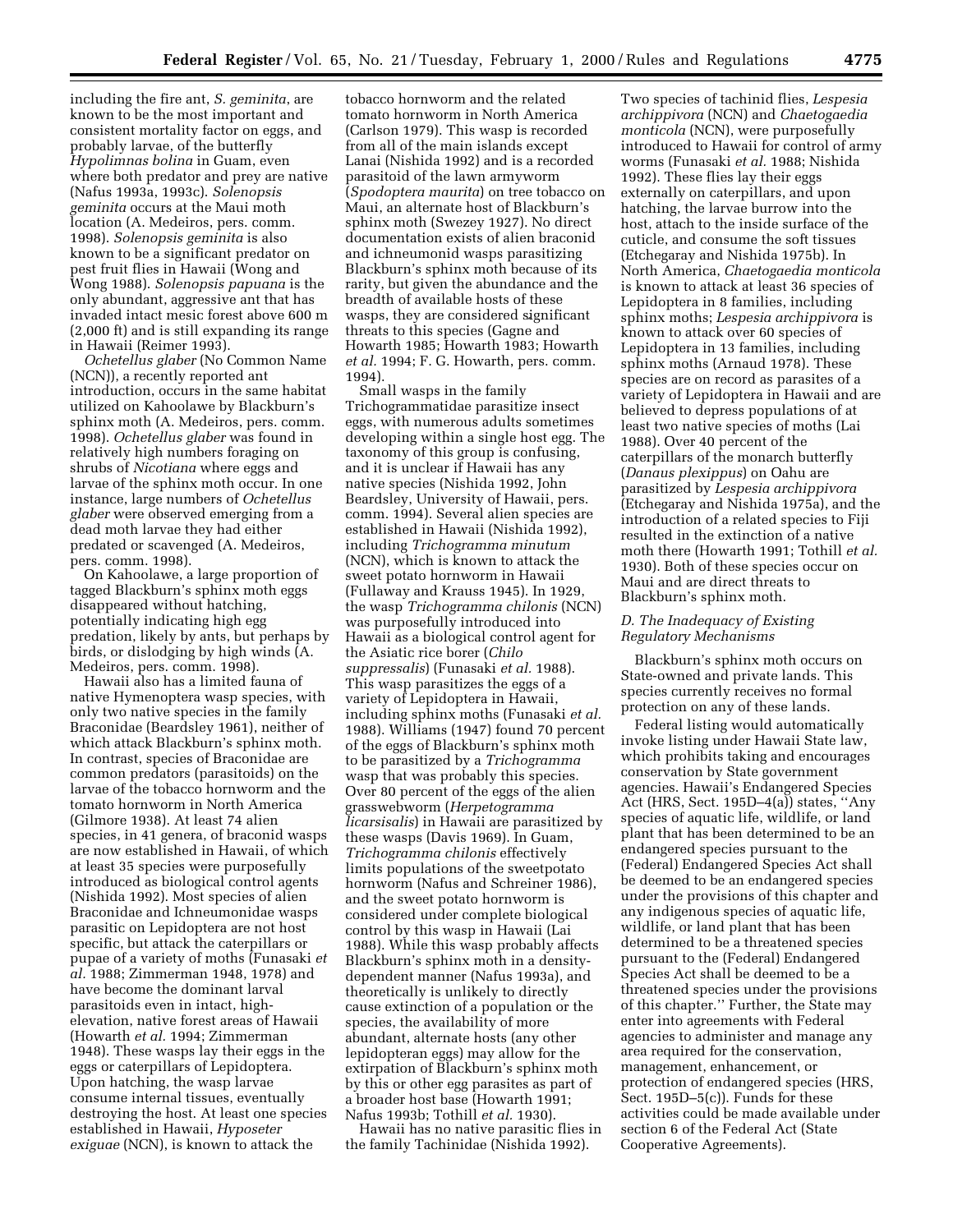Alien predatory and parasitic insects are an important reason for the reduction in range and abundance of Blackburn's sphinx moth, and may be the most serious present threat to its continued existence. Some of these alien species were intentionally introduced by the State of Hawaii's Department of Agriculture or other agricultural agencies (Funasaki *et al.* 1988), and importations and augmentations of lepidopteran parasitoids continue. Federal regulations for the introductions of biocontrol agents have not adequately protected this species (Lockwood 1993). Presently, there are no Federal statutes that require biocontrol agents to be reviewed before they are introduced, and the limited Federal review process requires consideration of potential harm only to economically important species (Miller and Aplet 1993). Although the State of Hawaii requires that new introductions be reviewed before release (HRS Chapt. 150A), postrelease biology and host range cannot be predicted from laboratory studies (Gonzalez and Gilstrap 1992; Roderick 1992), and the purposeful release or augmentation of any lepidopteran predator or parasitoid is a potential threat to Blackburn's is a potential timear to blackburn's<br>sphinx moth (Gagne; and Howarth 1985; Simberloff 1992).

### *E. Other Natural or Manmade Factors Affecting Its Continued Existence*

The small, restricted populations of Blackburn's sphinx moth increase the potential for extinction from random events. Sphinx moths are typically strong fliers and likely existed as a series of metapopulations on the various islands (Harrison *et al.* 1988). Considerable intra-island movement between populations and continued colonizations and extinctions in new localities probably occurred, accounting for the historical records in tobacco crops and gardens (Swezey 1924a, 1924b; Zimmerman 1958). The apparent extirpation of this moth at most lower elevations and in more mesic areas is thought to correlate with the presence of alien predators and parasitoids and the loss of its preferred host plants. Thus, if any of the known populations of the Blackburn's sphinx moth is severely reduced in size, little potential exists for recolonization or ''rescue'' (Brown and Kodric-Brown 1977) of the remaining population by immigrants (Arnold 1983). Research studies at the first Maui site suggest that during the recent drought period, proportionally more eggs and larvae occurred on 'aiea than on tree tobacco, in a general reversal of the trend during normal rainfall conditions (A. Medeiros, pers. comm.

1998). Tree tobacco is a quick-growing, pioneer shrub, while 'aiea is a slowgrowing, drought-adapted, long-lived native tree that does well in drought periods when tree tobacco is dying or losing its foliage (A. Medeiros, pers. comm. 1998). This adaptation emphasizes the importance of the native host plant to the survival of Blackburn's sphinx moth.

We carefully assessed the best scientific and commercial information available regarding the past, present, and future threats faced by this species in determining to make this rule final. This species is threatened by habitat degradation by introduced animals and loss of its native host plant, overcollection, and predation by ants and alien parasitoid wasps. The small number of populations of this species also makes it susceptible to extinction from random events. Because this species is in danger of extinction throughout all of its range, it fits the definition of endangered as defined in the Act. Based on this evaluation, we find that the Blackburn's sphinx moth should be listed as endangered. Although we have considered all available alternatives to this action, such alternatives would not be in accordance with the Act. Listing the species as a threatened species would not accurately reflect the status of Blackburn's sphinx moth based on the information available.

#### **Critical Habitat**

Critical habitat is defined in section 3 of the Act as the specific areas within the geographical area occupied by a species, at the time it is listed in accordance with the Act, on which are found those physical or biological features essential to the conservation of the species and that may require special management considerations or protection; and specific areas outside the geographical area occupied by a species at the time it is listed, upon a determination that such areas are essential for the conservation of the species. ''Conservation'' means the use of all methods and procedures needed to bring the species to the point at which listing under the Act is no longer necessary.

Critical habitat designation directly affects only Federal agency actions through consultation under section  $7(a)(2)$  of the Act. Section  $7(a)(2)$ requires Federal agencies to ensure that activities they authorize, fund, or carry out are not likely to jeopardize the continued existence of a listed species or destroy or adversely modify its critical habitat.

Section 4(a)(3) of the Act, as amended, and implementing regulations (50 CFR 424.12) require that, to the maximum extent prudent and determinable, we designate critical habitat at the time the species is determined to be endangered or threatened. Our regulations (50 CFR 424.12(a)(1)) state that the designation of critical habitat is not prudent when one or both of the following situations exist—(1) the species is threatened by taking or other human activity, and identification of critical habitat can be expected to increase the degree of threat to the species, or (2) such designation of critical habitat would not be beneficial to the species.

The Final Listing Priority Guidance for FY 1999/2000 (64 FR 57114) states that the processing of critical habitat determinations (prudency and determinability decisions) and proposed or final designations will no longer be subject to prioritization under the Listing Priority Guidance. Critical habitat determinations, which were previously included in final listing rules published in the **Federal Register**, may now be processed separately, in which case stand-alone critical habitat determinations will be published as notices in the **Federal Register**. We will undertake critical habitat determinations and designations during FY 2000 as allowed by our funding allocation for that year. As explained in detail in the Listing Priority Guidance, our listing budget is currently insufficient to allow us to immediately complete all of the listing actions required by the Act.

In the proposed rule, we indicated that designation of critical habitat was not prudent for Blackburn's sphinx moth because of a concern that publication of precise maps and descriptions of critical habitat in the **Federal Register** could lead to incidents of vandalism and destruction of habitat, as well as take by insect collectors. We also indicated that designation of critical habitat was not prudent because we believed it would not provide any additional benefit beyond that provided through listing as endangered. In the last few years, a series of court decisions have overturned Service determinations regarding a variety of species that designation of critical habitat would not be prudent (e.g., *Natural Resources Defense Council* v. *U.S. Department of the Interior* 113 F. 3d 1121 (9th Cir. 1997); *Conservation Council for Hawaii* v. *Babbitt,* 2 F. Supp. 2d 1280 (D. Hawaii 1998)). Based on the standards applied in those judicial opinions, we have re-examined the question of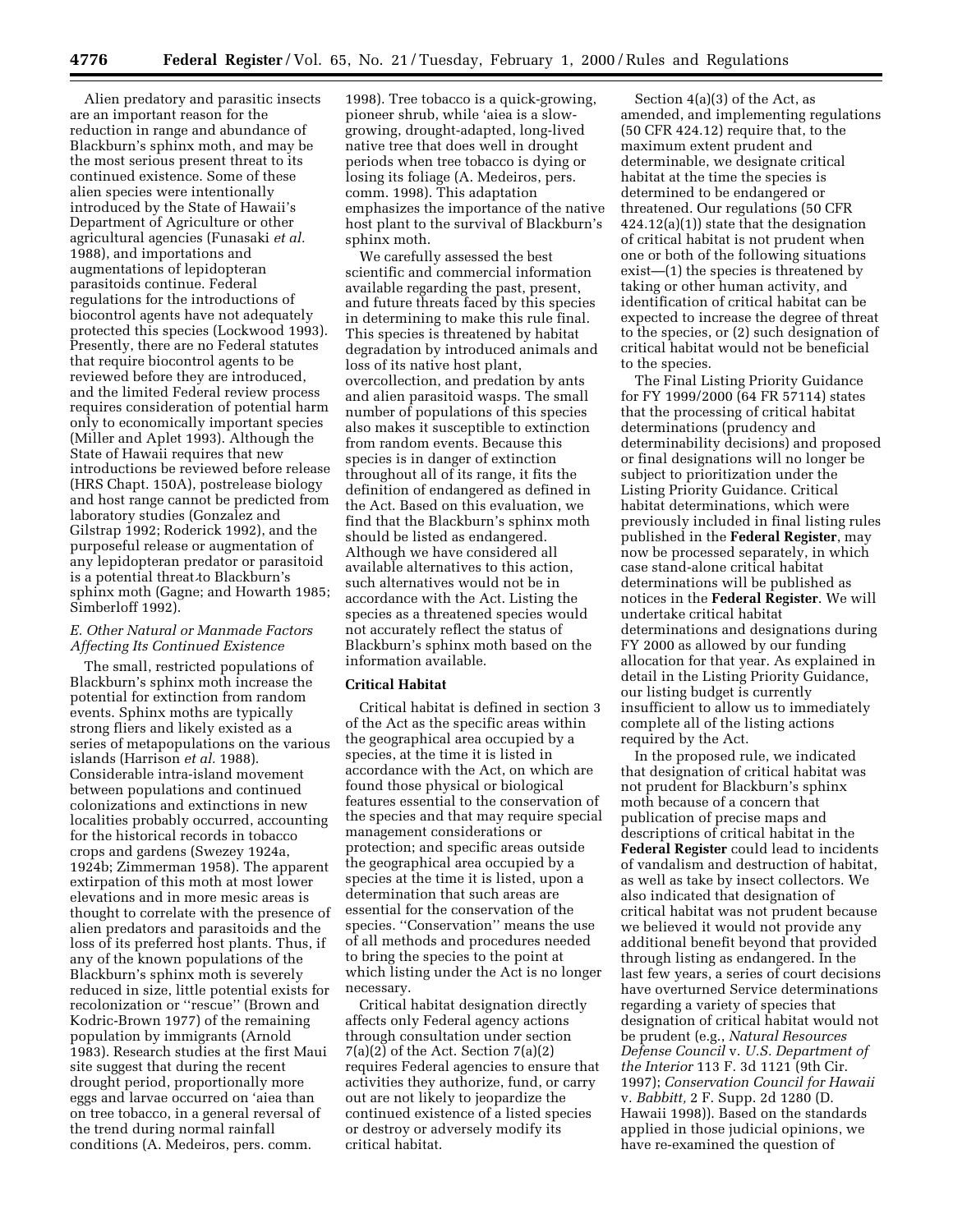whether critical habitat for Blackburn's sphinx moth would be prudent.

Due to the small number of populations, Blackburn's sphinx moth is vulnerable to unrestricted collection, vandalism, or other disturbance. Rare butterflies and moths are highly prized by collectors and an international, commercial trade exists for insect specimens which are sought for both live and decorative markets, as well as the specialist trade that supplies hobbyists, collectors, and researchers (Morris *et al.* 1991) (see Factor B). We are concerned that these threats might be exacerbated by the publication of critical habitat maps and further dissemination of locational information. However, consistent with recent case law, at this time, we believe there may be benefits of critical habitat designation in some areas that may outweigh the risks.

In the case of this species, there may be some benefits to designation of critical habitat. The primary regulatory effect of critical habitat is the section 7 requirement that Federal agencies refrain from taking any action that destroys or adversely modifies critical habitat. While a critical habitat designation for habitat currently occupied by this species would not be likely to change the section 7 consultation outcome because an action that destroys or adversely modifies such critical habitat would also be likely to result in jeopardy to the species, there may be a few instances where section 7 consultation would be triggered only if critical habitat is designated, such as occupied habitat that may become unoccupied in the future. There may also be some educational or informational benefits to designating critical habitat. Therefore, at least in areas where opportunity for public access is limited, we find that critical habitat is prudent for Blackburn's sphinx moth.

However, we cannot propose critical habitat designation for this species at this time. The Service's Hawaiian field office, which would have the lead for such a proposal, is in the process of complying with the court order in *Conservation Council for Hawaii* v. *Babbitt,* Civ. No. 97–00098 ACK (D. Haw. Mar. 9 and Aug. 10, 1998). In that case, the United States District Court for the District of Hawaii remanded to the Service its ''not prudent'' findings on critical habitat designation for 245 species of Hawaiian plants. The court ordered the Service not only to reconsider these findings, but also to designate critical habitat for any species for which we determine on remand that critical habitat designation is prudent.

Proposed designations or nondesignations for 100 species are to be published by November 30, 2000. Proposed designation or nondesignations for the remaining 145 species are to be published by April 30, 2002. Final designations or nondesignations are to be published within one year of each proposal. Compliance with this court order is a huge undertaking involving critical habitat determinations for over one-fifth of all species that have ever been listed under the ESA, and over one-third of all listed plant species. In addition, the Service has agreed to include in this effort critical habitat designations for an additional 10 plants that are subject of another lawsuit. See *Conservation Council for Hawaii* v. *Babbitt,* Civ. No. 99–00283 HG. The Service cannot develop proposed critical habitat designation for this species without significant disruption of intensive efforts to comply with the *Conservation Council for Hawaii* v. *Babbitt* remand.

To attempt to do so could also affect the listing program Region-wide. Administratively, the Service is divided into seven geographic regions. This species is under the jurisdiction of Region 1, which includes California, Oregon, Washington, Idaho, Nevada, Hawaii and other Pacific Islands. About one-half of all listed species occur in Region 1. Region 1 receives, by far, the largest share of listing funds of any Service region because it has the heaviest listing workload. Region 1 must also expend its listing resources to comply with existing court orders or settlement agreements. In fact, in the last fiscal year, all of the Region's funding allocation for critical habitat actions were extended to comply with court orders. If the Service were to immediately prepare a proposed critical habitat designation for this species, notwithstanding the court order pertaining to 245 Hawaiian plant species, efforts to provide protection to many other species that are not yet listed would be delayed. While we believe there may be some benefits to designating critical habitat for this species, these benefits are significantly fewer in comparison to the benefits of listing a species under the ESA because, as discussed above, the primary regulatory effect of critical habitat is limited to the section 7 requirement that Federal agencies refrain from taking any action that destroys or adversely modifies critical habitat.

For these reasons, deferral of a proposal to designate critical habitat will allow us to concentrate our limited resources on higher priority critical habitat and other listing actions, while

allowing us to provide the basic protections under the ESA for this species. We will develop a proposal to designate critical habitat for this species as soon as feasible.

### **Available Conservation Measures**

Conservation measures provided to species listed as endangered or threatened under the Act include recognition, recovery actions, requirements for Federal protection, and prohibitions against certain activities. Recognition through listing encourages and results in conservation actions by Federal, State, and private agencies, groups, and individuals. Hawaii's Endangered Species Act states that, ''Any species of aquatic life, wildlife, or land plant that has been determined to be an endangered species pursuant to the (Federal) Endangered Species Act shall be deemed to be an endangered species under the provisions of this chapter.'' (Hawaii Revised Statutes (HRS), sect. 195D–4(a)). Therefore, Federal listing automatically invokes listing under Hawaii State Law, which prohibits taking of listed wildlife in the State and encourages conservation by State agencies (HRS, sect. 195D–4 and 5). The Endangered Species Act provides for possible land acquisition and cooperation with the State and requires that recovery plans be developed for all listed species. The protection required of Federal agencies and the prohibitions against certain activities involving listed animals are discussed, in part, below.

Section 7(a) of the Act, as amended, requires Federal agencies to evaluate their actions with respect to any species that is proposed or listed as endangered or threatened. Regulations implementing this interagency cooperation provision of the Act are codified at 50 CFR Part 402. Section 7(a)(2) of the Act requires Federal agencies to insure that activities they authorize, fund, or carry out are not likely to jeopardize the continued existence of a listed species or to destroy or adversely modify its critical habitat. If a Federal action may affect a listed species or its critical habitat, the responsible Federal agency must enter into formal consultation with us. Federal agency actions that may require conference and/or consultation include military training of the Hawaii National Guard on State land near the first Maui site, and unexploded ordnance cleanup that is funded by the U.S. Navy near the Kahoolawe population on State land.

Federally supported activities that could affect Blackburn's sphinx moth and its habitat in the future include, but are not limited to, the following: release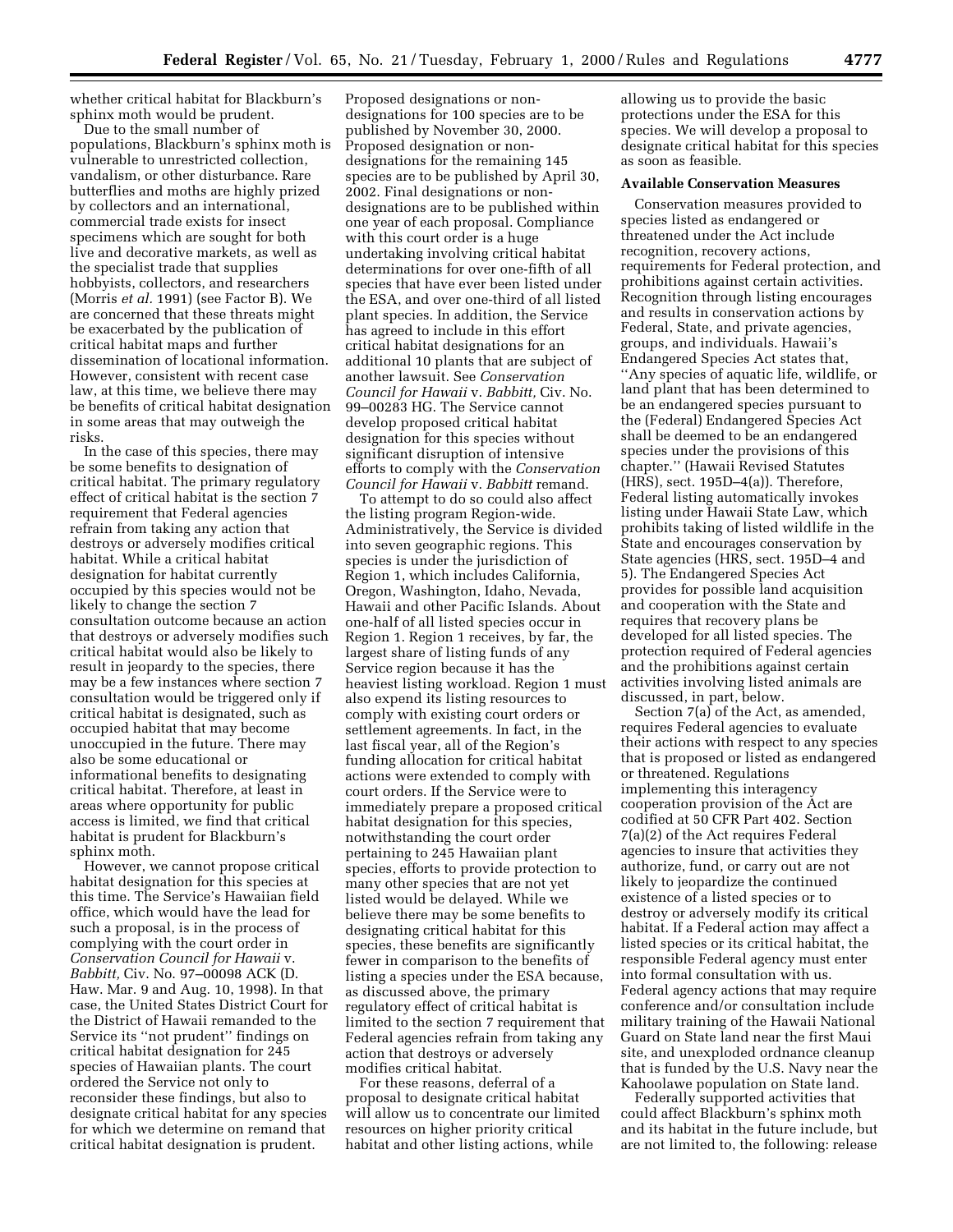or augmentation of biological control agents; road and firebreak construction; troop movements; removal of unexploded ordnance; and fire resulting from the use of live ammunition. Conservation of this moth is consistent with most ongoing operations at the occupied sites; however, listing of the species may entail consultation in regard to activities taking place on military lands, or insect pest control operations in Hawaii supported by Federal agencies.

The Act and its implementing regulations found at 50 CFR 17.21, 17.22, and 17.23 set forth a series of general trade prohibitions and exceptions that apply to all endangered wildlife. With respect to animal species listed as endangered, all trade prohibitions of section 9(a)(1) of the Act, implemented by 50 CFR 17.21, apply. These prohibitions, in part, make it illegal with respect to any endangered animal for any person subject to the jurisdiction of the United States to import or export; transport in interstate or foreign commerce in the course of a commercial activity; sell or offer for sale in interstate or foreign commerce; or take (includes harass, harm, pursue, hunt, shoot, wound, kill, trap, or collect—or attempt any of these). Certain exceptions apply to our agents and State conservation agencies. The Act and 50 CFR 17.22 and 17.23 also provide for the issuance of permits to carry out otherwise prohibited activities involving endangered animal species under certain circumstances. Such permits are available for scientific purposes, to enhance the propagation or survival of the species, and for incidental take in connection with otherwise lawful activities.

It is our policy, published in the **Federal Register** on July 1, 1994 (59 FR 34272), to identify to the maximum extent practicable at the time a species is listed those activities that would or would not constitute a violation of section 9 of the Act. The intent of this policy is to increase public awareness of the effect of this listing on proposed and ongoing activities within the species' range. We believe that, based on the best available information, the following actions will not result in a violation of section 9:

(1) Possession, delivery, or movement, including interstate transport and import into or export from the United States, involving no commercial activity of dead specimens of this taxon that were collected prior to the date of publication in the **Federal Register** of this final rule;

(2) Activities authorized, funded, or carried out by Federal agencies when

such activity is conducted in accordance with any reasonable and prudent measures given by the Service in a consultation conducted under section 7 of the Act, and;

(3) Activities on private lands that do not result in the take of Blackburn's sphinx moth, and do not require Federal authorization and/or involve Federal funding.

Potential activities involving Blackburn's sphinx moth that we believe will likely be considered a violation of section 9 include, but are not limited to, the following:

(1) Collection of specimens of this taxon for private possession, or deposition in an institutional collection without a proper permit;

(2) Sale or purchase of specimens of this taxon, except for properly documented antique specimens of this taxon at least 100 years old, as defined by section 10(h)(1) of the Act;

(3) Use of pesticides/herbicides in violation of label restrictions resulting in take of Blackburn's sphinx moth;

(4) Unauthorized release of biological control agents that attack any life stage of this taxon, and;

(5) Removal or destruction of the native host plant, defined as any species in the genus *Nothocestrum*, within areas occupied by this taxon that results in harm to the Blackburn's sphinx moth. Regulations at 50 CFR 17.3 defines ''harm'' in the definition of take as an act that actually kills or injures wildlife. Such act may include significant habitat modification or degradation where it actually kills or injures wildlife by significantly impairing essential behavioral patterns, including breeding, feeding, or sheltering.

Permits may be issued to carry out otherwise prohibited activities involving endangered wildlife species under certain circumstances. Regulations governing permits are codified at 50 CFR 17.22 and 17.23. Such permits are available for scientific purposes, to enhance the propagation or survival of the species, and/or for incidental take in connection with otherwise lawful activities.

Questions regarding whether specific activities will constitute a violation of section 9 of the Act should be directed to the Pacific Islands Manager (see **ADDRESSES** section). Requests for copies of the regulations concerning listed animals and inquiries regarding prohibitions and permits may be addressed to the U.S. Fish and Wildlife Service, Ecological Services, Endangered Species Permits, 911 N.E. 11th Avenue, Portland, Oregon, 97232– 4181 (telephone: 503/231–6241; facsimile 503/231–6243).

#### **National Environmental Policy Act**

We have determined that Environmental Assessments and Environmental Impact Statements, as defined under the authority of the National Environmental Policy Act of 1969, need not be prepared in connection with regulations adopted pursuant to section 4(a) of the Endangered Species Act of 1973, as amended. We published a notice outlining our reasons for this determination in the **Federal Register** on October 25, 1983 (48 FR 49244).

#### **Paperwork Reduction Act**

This rule does not contain any collection of information for which Office of Management and Budget (OMB) approval under the Paperwork Reduction Act, 44 U.S.C. 3501 *et seq.* is required. An information collection related to the rule pertaining to permits for endangered and threatened species has OMB approval and is assigned clearance number 1018–0094. For additional information concerning permits and associated requirements for endangered and threatened wildlife, see 50 CFR 17.22 and 17.23.

#### **References Cited**

A complete list of all references cited in this document, as well as others, is available upon request from the Pacific Islands Ecoregion Office (see **ADDRESSES** section).

#### **Author**

The primary authors of this final rule are Dr. Adam Asquith, U.S. Fish and Wildlife Service, Kauai National Wildlife Refuge Complex, P.O. Box 1128, Kilauea, Hawaii 96754, (808/828– 1413), and Dr. Annie Marshall, Ecological Services, Pacific Islands Ecoregion Office (see **ADDRESSES** section) (808/541–3441).

### **List of Subjects in 50 CFR Part 17**

Endangered and threatened species, Exports, Imports, Reporting and recordkeeping requirements, Transportation.

#### **Regulation Promulgation**

Accordingly, amend part 17, subchapter B of chapter I, title 50 of the Code of Federal Regulations, as set forth below:

# **PART 17—[AMENDED]**

1. The authority citation for part 17 continues to read as follows:

**Authority:** 16 U.S.C. 1361–1407; 16 U.S.C. 1531–1544; 16 U.S.C. 4201–4245; Pub. L. 99–